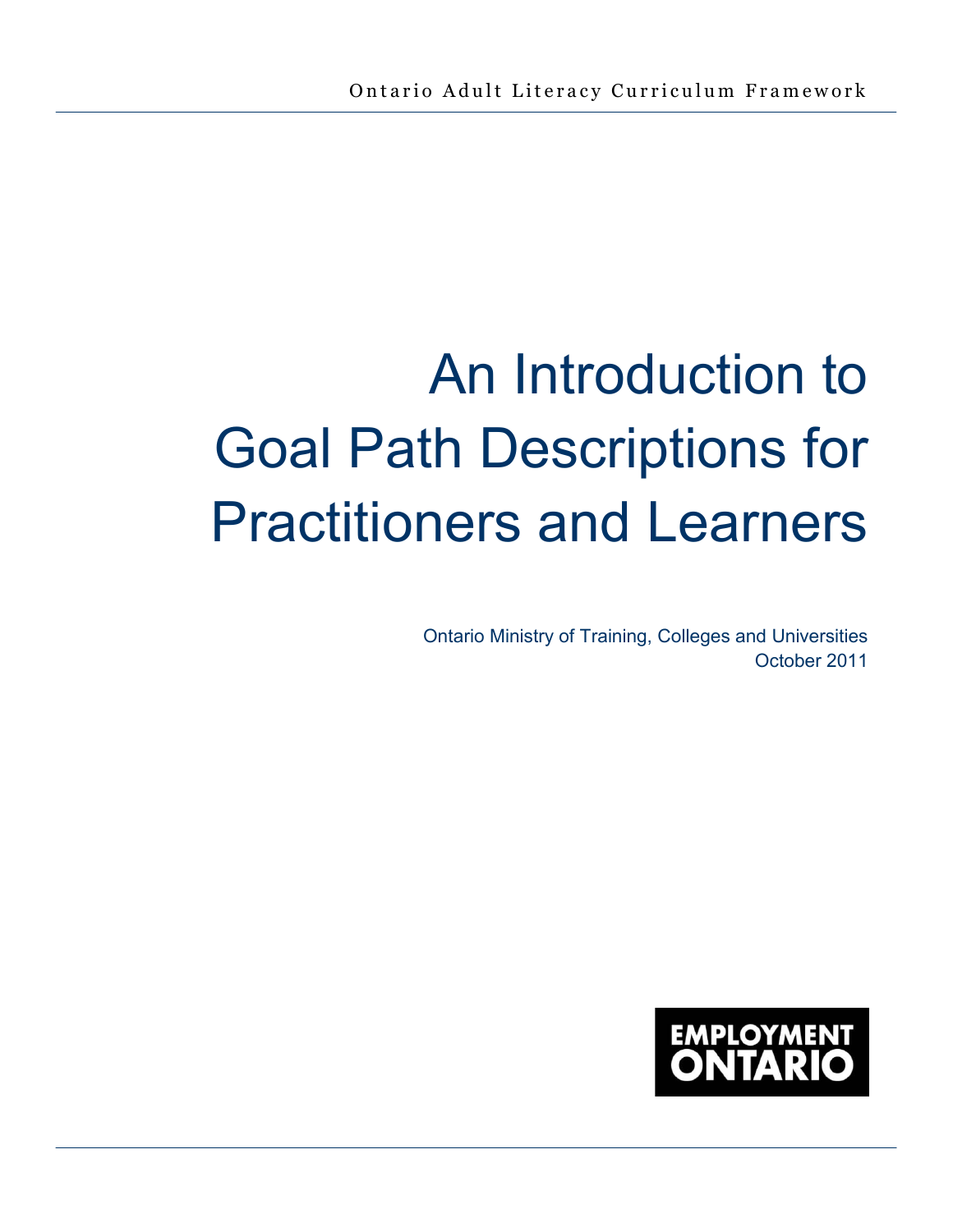#### **Contents**

| What other OALCF documents will help me develop goal-directed programming?4 |  |
|-----------------------------------------------------------------------------|--|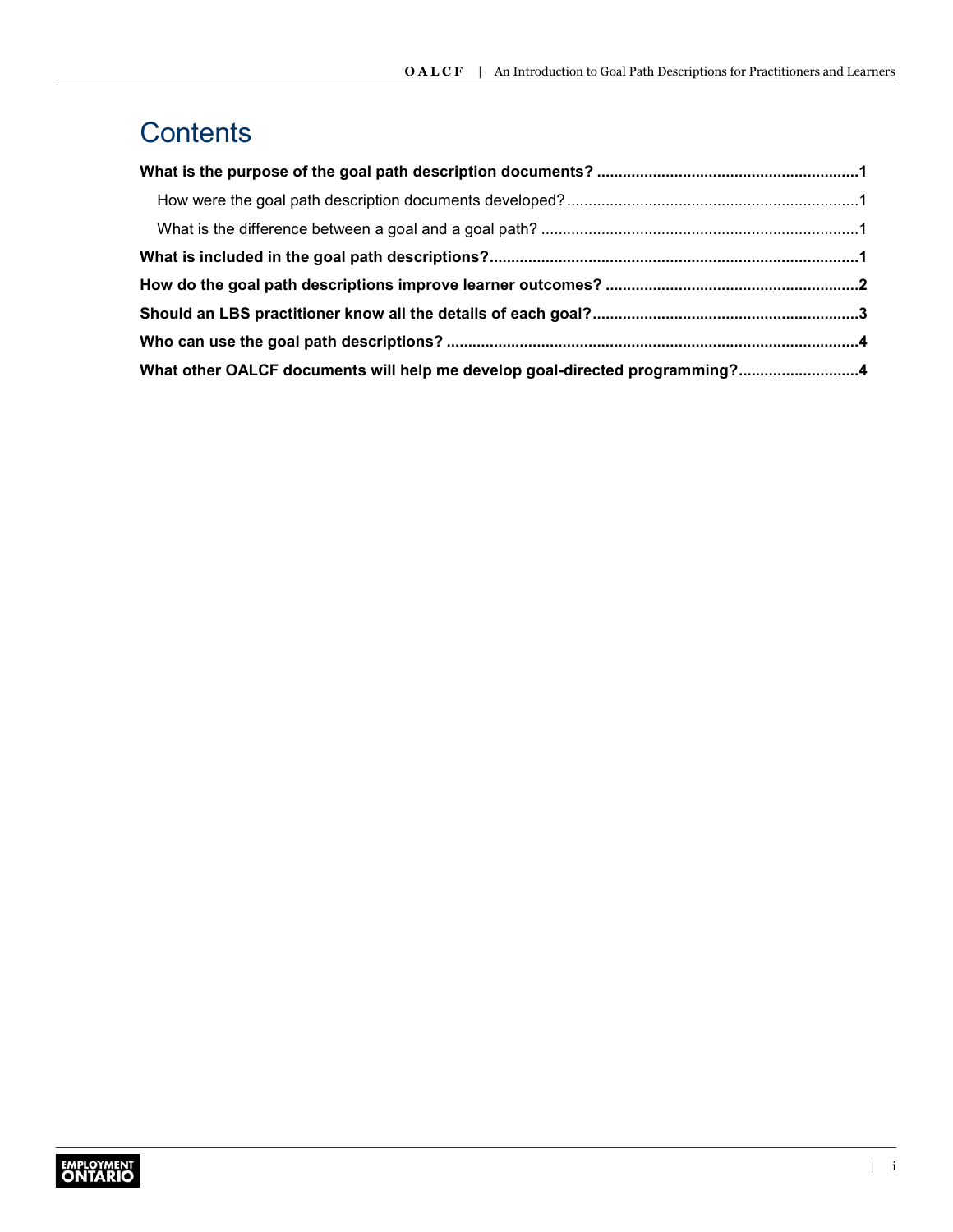# <span id="page-2-0"></span>What is the purpose of the goal path description documents?

The purpose of the five goal path descriptions is to provide literacy learners and practitioners with important information that will both inform the goal-setting process and contribute to the development of the learner plan. The information provided in the goal path descriptions connects Literacy and Basic Skills (LBS) Program service provision with the learner's goal. It helps practitioners and learners make good decisions about the selection of a goal, learning activities and assessment methods and about other supports that might be necessary for learners' successful transitions to their goal.

#### How were the goal path description documents developed?

The goal path descriptions were developed through and informed by a review of publicly available information related to each goal. In addition, interviews were conducted with key informants to determine other important information on how LBS learners can access their goal. The requirements may differ according to the community, institution or the personal circumstances of the learner. Therefore, both the practitioner and learner must ask additional questions to see how the publicly available information applies to the learner's unique situation. To ensure the cultural appropriateness of each goal path description, reviews were conducted by literacy practitioners working with anglophone, Deaf, francophone and Native adult learners.

#### What is the difference between a goal and a goal path?

The **goal** is what the learner wants to achieve once leaving the LBS Program. It is the next step to which the learner transitions after completing the LBS Program.

The **goal path** refers to the preparation required to exit LBS and transition to the goal and is delivered by an LBS service provider. The LBS Program has five goal paths: employment, apprenticeship, secondary school credit, postsecondary and independence.

#### What is included in the goal path descriptions?

Each goal path description document provides a snapshot of the goal for which the LBS Program prepares learners (employment, apprenticeship, secondary school credit, postsecondary and independence). Other information is also provided to help learners and practitioners decide if the goal is appropriate to the learner's needs and abilities, is feasible within the learner's means and is achievable in the learner's community. There is a goal path description for each of the five goal paths.

• The *employment goal path* primarily describes employment as an activity for which an individual seeks to earn a wage or salary. Activities that lead to employment and are similar to work, such as volunteering, internships and community placement are also part of the employment goal path description. Individuals with an employment goal spend time in job search, developing employability and job retention skills or learning how to advance at the workplace. The information in this goal path description will assist LBS service providers to give learners the appropriate supports, tools, and referrals so that they are able to reach their employment or career goal(s).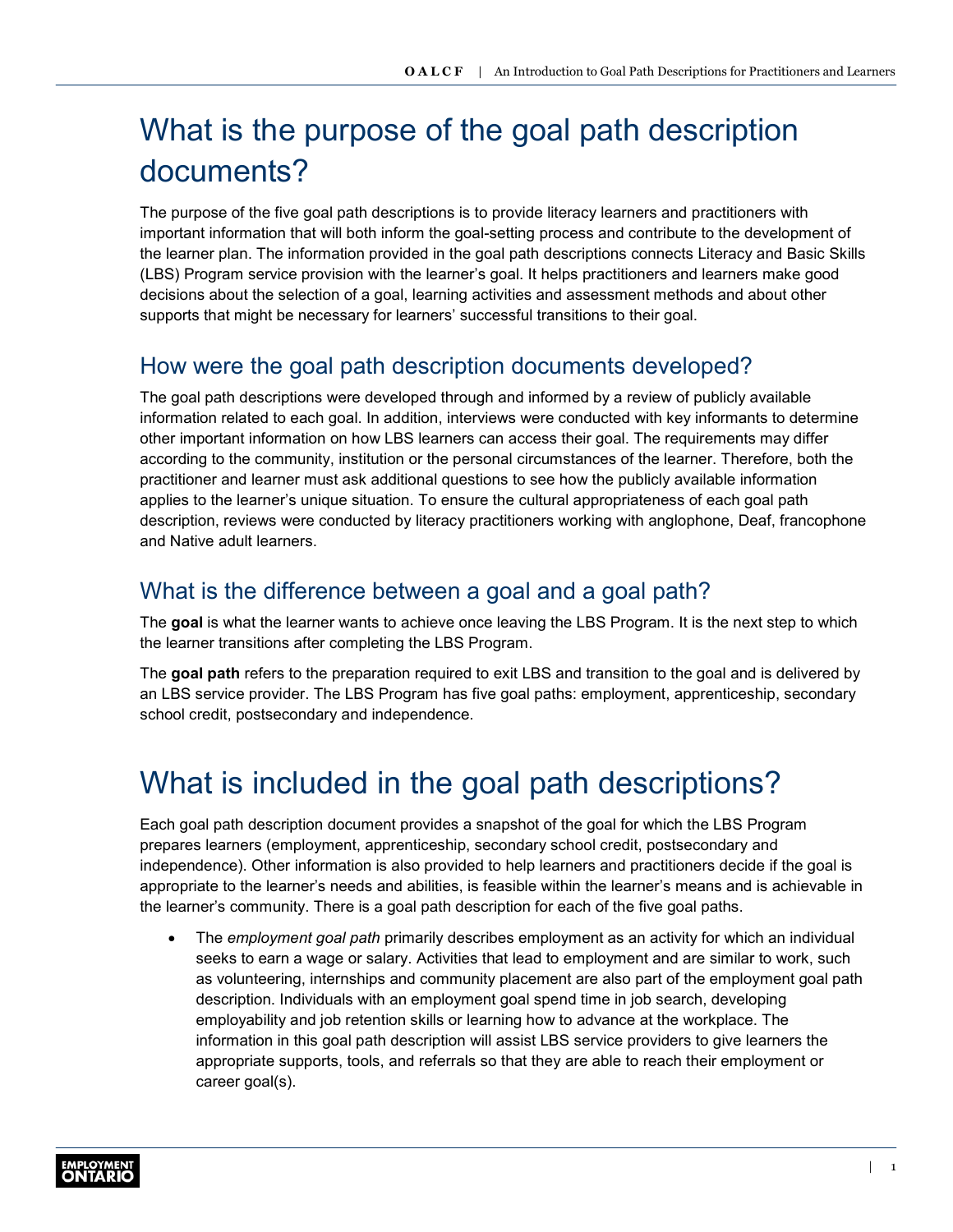- <span id="page-3-0"></span>• The *apprenticeship goal path* description outlines on-the-job workplace-based training programs for a career in the skilled trades. The apprenticeship goal path description also includes information on skills training programs (hands-on, job-specific training).
- The *secondary school credit goal path* description presents LBS service providers with the various options available to learners for completing individual credit courses or obtaining their full Ontario Secondary School Diploma (OSSD). This information will help LBS service providers give learners the appropriate support and guidance they need to transition to secondary school credit courses.
- The *postsecondary goal path* description outlines the formal education opportunities (college and university) for which high school completion or its equivalency is the normal entrance requirement.
- The *independence goal path* description is based on four broad areas that contribute to personal independence (managing basic needs, health, personal issues and relationships and participating in the community).The independence goal does not have standard requirements or eligibility criteria due to the many purposes for which independence is required. The description illustrates key skills for preparation and supports many learners need.

Each goal path description includes the following information:

- a description of the goal
- eligibility and entrance requirements as well as other considerations for participation, such as costs or special equipment
- options for how to achieve the goal
- description of how achievement is recognized once the goal is reached
- suggested resources for learners and practitioners to use for further information and research
- key questions for the learner and practitioner to ask when selecting the learner's LBS goal; identifying supports a learner may need to ensure program persistence and successful transition; as well as, identifying appropriate referrals to other non-LBS services. The questions are examples of what the practitioner or learner might want to ask when choosing a goal or developing a learner plan. They are not intended to be prescriptive or mandatory.

# How do the goal path descriptions improve learner outcomes?

The new *Ontario Adult Literacy Curriculum Framework* (OALCF) for the LBS Program is based on the recognition that learners' participation, persistence and success improve when literacy programming links to learners' goals and takes into account their cultural and linguistic backgrounds. This is known as contextualized programming which, in combination with goal-directed learning and coordinated learner supports and services, reflects critical features of the OALCF.

Without a deeper understanding of all aspects of the goal (e.g. expectations, requirements, accessibility, desirability, etc.), it is difficult for the learner and the practitioner to make appropriate choices in developing the learner plan. LBS service providers have the flexibility and mandate to provide learners with targeted services that will maximise program persistence and successful learning outcomes. Understanding the end point – the goal which the learner wants to achieve – is the LBS service providers' starting point for designing and delivering a goal-directed, contextualized program. By linking learning activities and content to the goal, learners are more likely to remain motivated to succeed.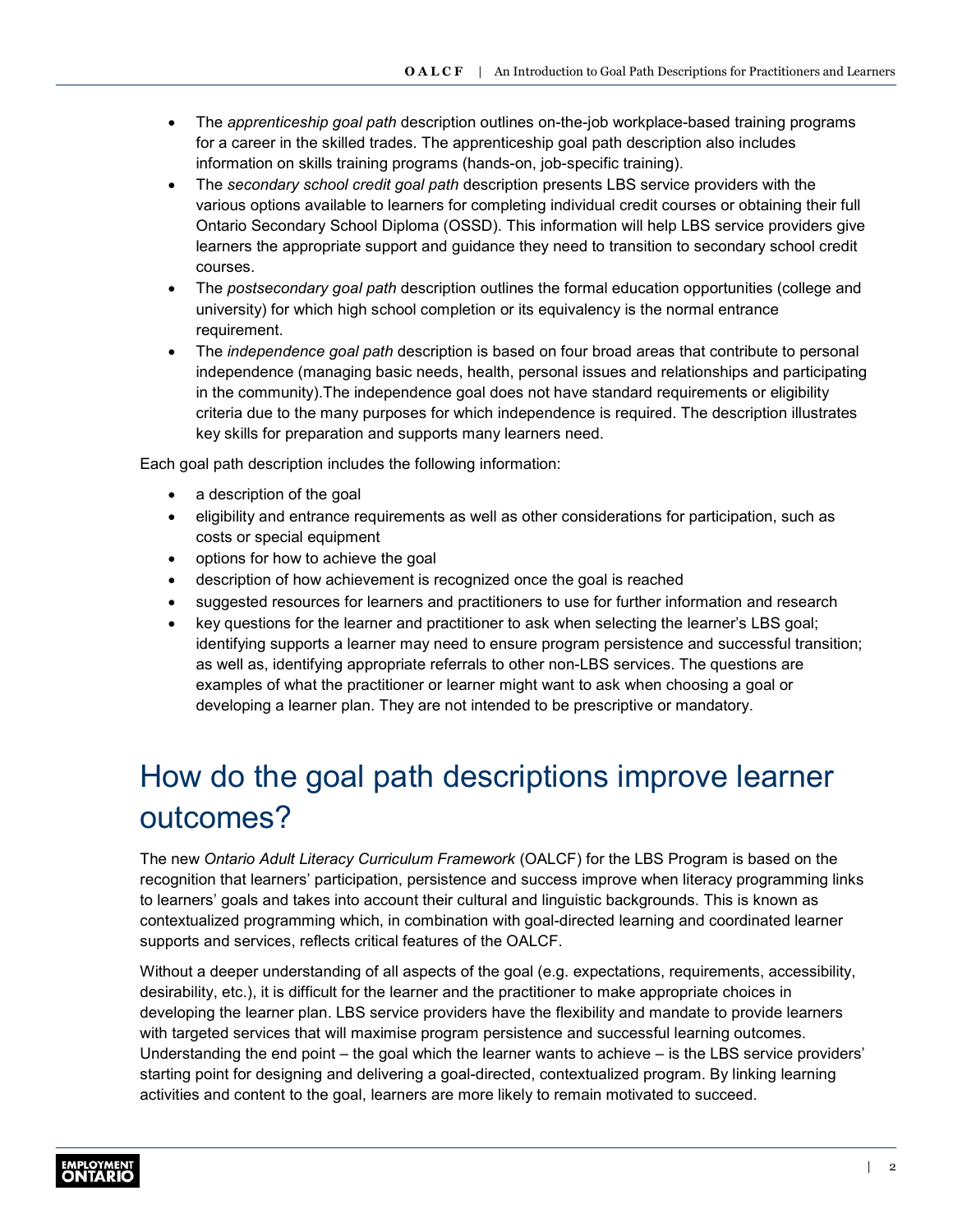<span id="page-4-0"></span>Understanding the non-LBS related features of the goal will help the LBS service provider identify and make timely referrals to the other supports and services that learners need to maximize their chances of being successful in both the LBS Program as well as in their next step(s). These supports can include financial aid and material supports, health supports, academic supports, employment-related supports and other social services.

Through their involvement in the process of understanding and researching the information related to the goal and other needed supports, learners have the necessary information to be a full partner in the positive outcomes of their learner plan.

LBS service providers serve many kinds of learners, including those who are anglophone, francophone, Native and Deaf. By having a clear picture of the goal, both learners and practitioners can determine if there are culture and language considerations in preparing for and achieving the goal. For example, the learner may be improving French literacy skills through the LBS Program because she wants to become an apprentice. The learner needs to know if the in-school portion of the selected apprenticeship training program is available in French. If not, the learner plan will have to outline how the learner will obtain the necessary English skills to access the trade's training program.

# Should an LBS practitioner know all the details of each goal?

The LBS practitioner is an expert in providing learner-centred, goal-directed and transition-oriented literacy programming and is *not* expected to be aware of all the details for each goal. There are specialized services in many communities, such as educational counsellors at colleges, Ministry of Training, Colleges and Universities (MTCU) consultants for apprenticeship programs, school board principals for Adult Credit programming and Employment Service Centres for career exploration and job search. The LBS practitioner, however, does need to understand the general scope of the goal and, more importantly, needs to know what questions to ask to whom in their community.

The goal path descriptions are not exhaustive, but rather provide high-level details of each goal and will point both the learner and practitioner towards additional information they should consider to make the best possible goal and programming choices. The documents will help the learner and practitioner answer the following questions:

- What does it mean to be employed, an apprentice, a secondary school credit student, a postsecondary student or to handle personal tasks more independently?
- What resources or websites will help to further understand the requirements of the goal?
- What resources or websites will help provide goal-directed learning activities?
- What questions need to be answered to know if the goal is reasonable, achievable, feasible and appropriate?
- What other non-LBS services can help ensure that the learner remains in the program long enough to obtain all that is necessary to transition to the goal?
- What is the role of the LBS service provider in preparing the learner for the goal and what other agencies or services will contribute to the learner's positive outcomes?